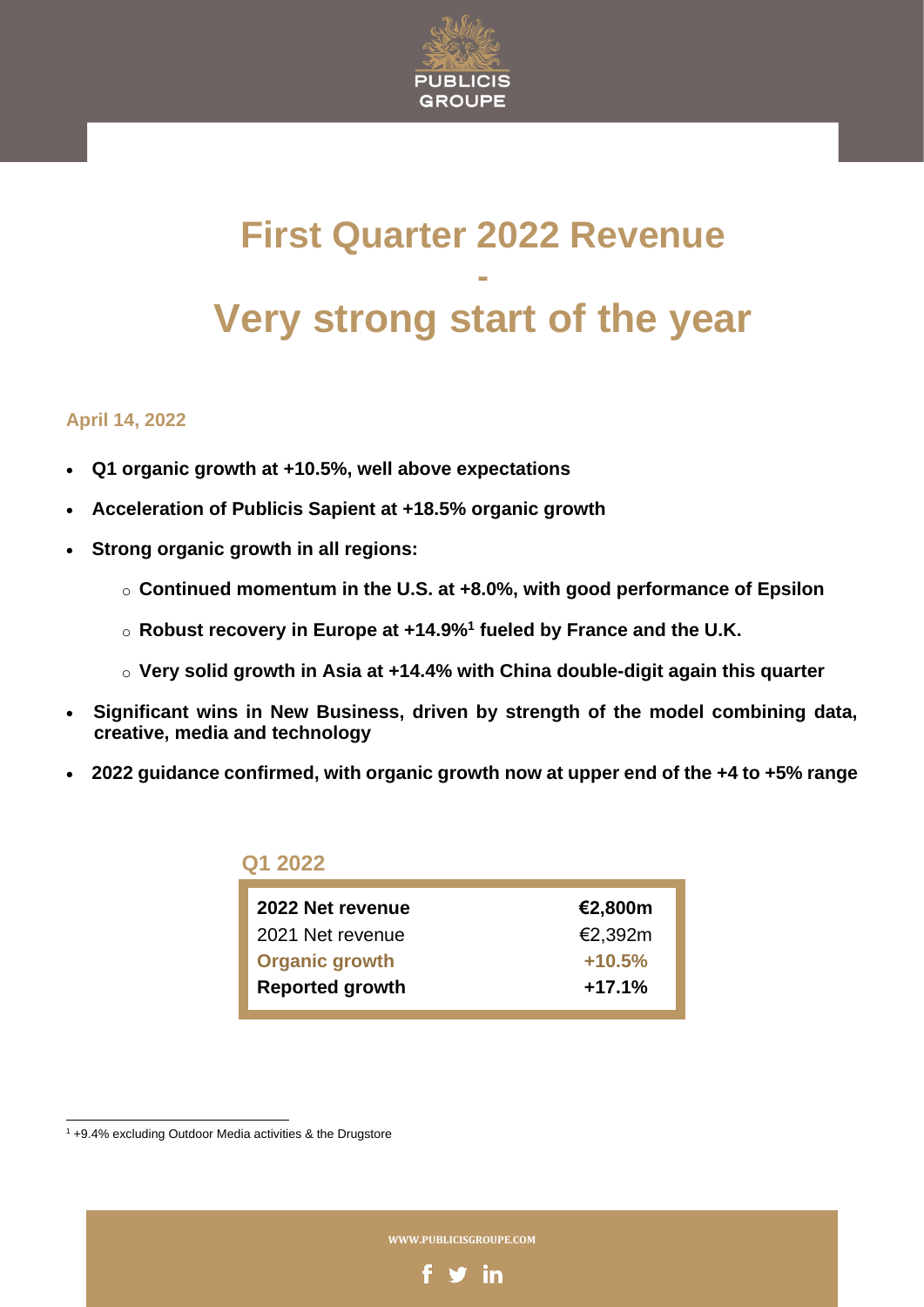

Arthur Sadoun, Chairman and CEO of Publicis Groupe:

*"We started the year very strongly, both financially and commercially.*

*Our organic growth for the quarter came well above expectations at +10.5%, versus +2.8% for the same period last year.*

Our model is going from strength to strength, as it continues to capture rising client demand for first-party *data, digital media and commerce. This is particularly true in business transformation, where Publicis Sapient saw strong acceleration this quarter and grew +18% globally.*

All of our regions performed well. The organic growth of the U.S. at +8% confirms the country's continued *dynamic with a good performance of Epsilon at its core. Europe posted robust recovery at +15% organic growth, fueled by France and the U.K. Meanwhile, in Asia, we also delivered very solid numbers, with +14% organically and double-digit growth once again in China.*

We are confident in our ability to deliver on all of the objectives we set for the year and actually come in at the upper end of our organic growth target, despite the uncertainty caused by the global health situation. *the evolution of the conflict in Ukraine, and the consequences of inflation for our clients.*

*This confidence is underpinned by our truly differentiated model. Once again, we demonstrated in the last quarter that with Epsilon and Publicis Sapient integrated with our creative and media operations, we have unique capabilities to help our clients transform, grow and optimize their spend in this very challenging period.*

*The best proof of the uniqueness and attractiveness of our offer is our new business performance. After topping all of the new business rankings in 2021, we are confirming our momentum with significant wins last quarter like McDonald's, Singapore Tourism Board, Siemens, Etisalat, LVMH, Pepsi and the largest pitch of the year so far, AB InBev, to name just a few.*

*I would like to thank our teams for their incredible efforts, and our clients for their partnership.*

Of course, the start to the year has also been dominated by the war in Ukraine. Our thoughts and *unwavering solidarity go out to the Ukrainian people, and our 350 employees in the country. We will* continue to respond to the gravity of this situation with concrete actions, and a clear focus on protecting *their safety and wellbeing."*

\* \*

 $\star$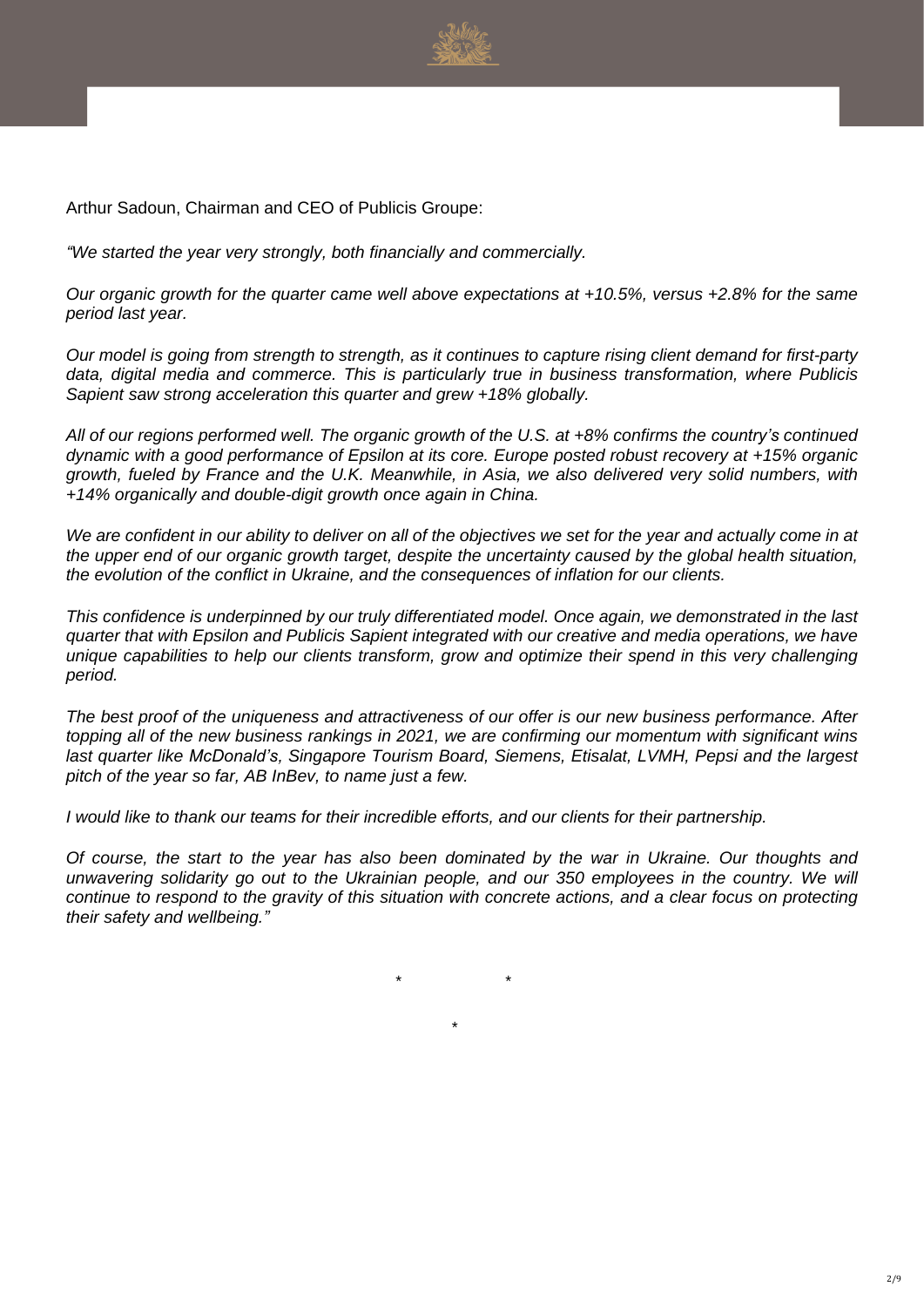

# **NET REVENUE IN Q1 2022**

Publicis Groupe's net revenue in Q1 2022 was 2,800 million euros, up 17.1% from 2,392 million euros in 2021. Exchange rates had a positive impact of 125 million euros. Acquisitions, net of disposals, accounted for an increase in net revenue of 19 million euros. Organic growth reached +10.5%.

| <b>EUR</b>           | <b>Net revenue</b> |       | <b>Reported</b> | Organic<br><b>Growth</b> |  |
|----------------------|--------------------|-------|-----------------|--------------------------|--|
| million              | Q1 2022<br>Q1 2021 |       | Growth          |                          |  |
| North America        | 1,748              | 1,505 | $+16.1%$        | $+8.1%$                  |  |
| Europe               | 662                | 561   | $+18.0%$        | $+14.9%2$                |  |
| Asia Pacific         | 261                | 217   | $+20.3%$        | $+14.4%$                 |  |
| Middle East & Africa | 75                 | 62    | $+21.0%$        | $+13.4%$                 |  |
| Latin America        | 54                 | 47    | $+14.9%$        | $+13.1%$                 |  |
| <b>Total</b>         | 2,800              | 2,392 | $+17.1%$        | $+10.5%$                 |  |

#### *Breakdown of Q1 2022 Net revenue by region*

**North America** net revenue was up +16.1% on a reported basis in Q1 2022, including a positive impact of the US dollar to Euro exchange rate. Organic growth in the region was +8.1%. In **the U.S.**, organic growth came at +8.0%, confirming the country's strong dynamic in all its activities. Publicis Sapient grew +16.3% organically, as the demand for business transformation continued to accelerate. Media posted double-digit organic increase, while Creative activities saw their net revenue grow mid-single digit, with notably strong Production. Epsilon grew +6.3% organically, absorbing the anticipated impact of supply chain issues that affected its Automotive division, thanks to double-digit growth in Digital Media and Data. **Canada** was up +11.7% organically.

Net revenue in **Europe** was up by +18.0% on a reported basis. It was up by +9.4% on an organic basis, or +14.9% including the contribution of our Outdoor Media activities & the Drugstore. Organic growth in **the U.K.** was +12.0%, with a notable double-digit growth in Media and strong performance from Publicis Sapient, both driven by recent new business wins. Organic growth in **France** was +12.3%<sup>3</sup> with very strong growth in Media and at Publicis Sapient. **Germany** was up +1.2% organically, versus a +6.0% comparable base in the same period last year. **Central & Eastern Europe** was up +14.9% organically, with doubledigit growth in Poland, Romania and Hungary.

Net revenue in **Asia Pacific** was +20.3% on a reported basis, and +14.4% organically. **China** grew doubledigit organically again this quarter, at +10.6%, supported by new business wins. The performance was also double-digit in India and Singapore. Thailand recorded strong performance largely driven by Publicis Sapient.

In **Middle East & Africa**, net revenue was up +21.0% on a reported basis, and +13.4% organically. Organic growth was largely driven by Media, Publicis Sapient in the Middle-East and Creative in Africa.

Net revenue in **Latin America** was up +14.9% on a reported basis, and +13.1%. organically, with most countries reporting growth this quarter, largely driven by Creative.

<sup>2</sup> +9.4% excluding Outdoor Media activities & the Drugstore

<sup>3</sup> +39.2% including Outdoor Media activities & the Drugstore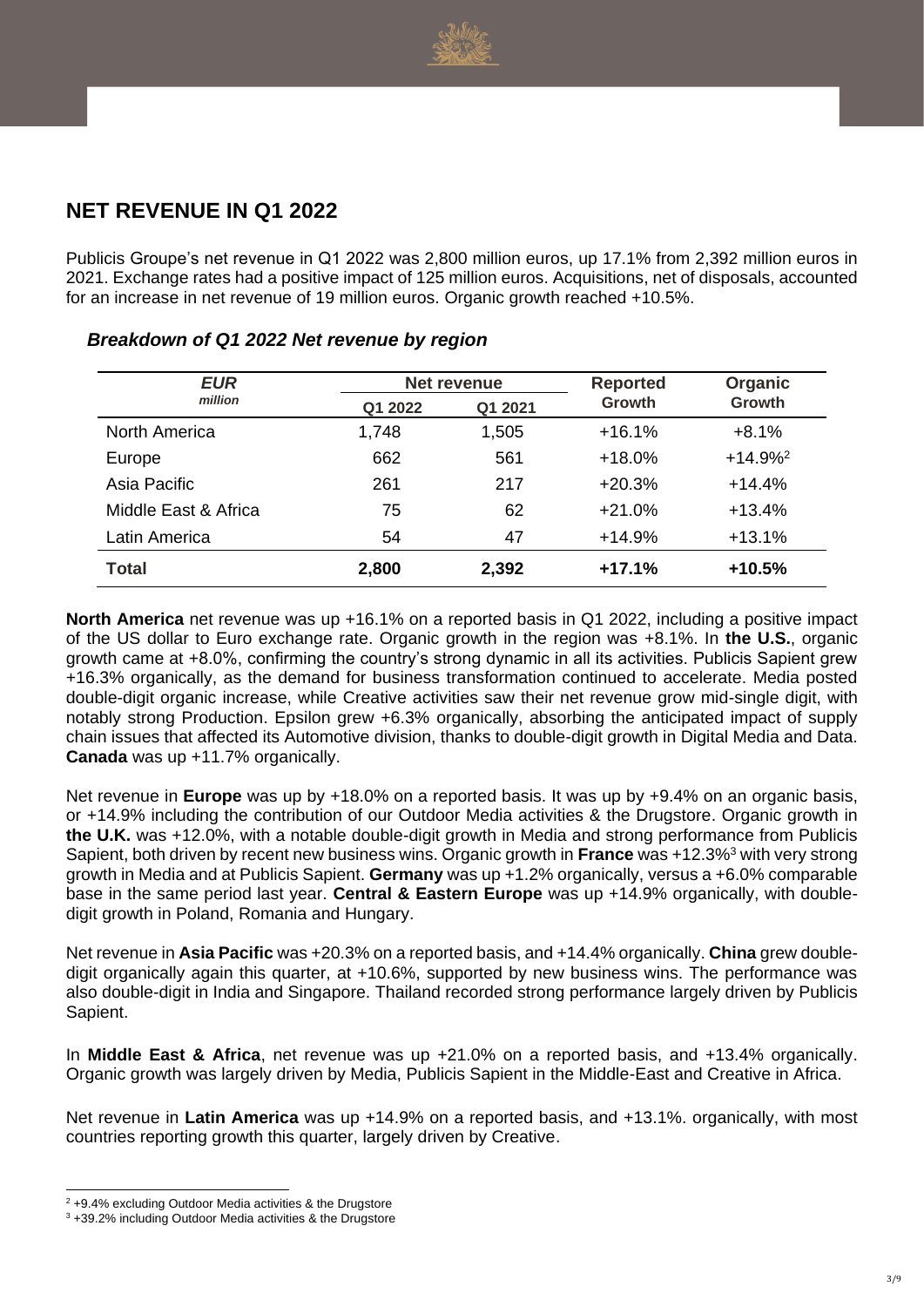



#### *Breakdown of net revenue at March 31, 2022 by sector*

 *On the basis of 3,052 clients representing 91% of Groupe net revenue*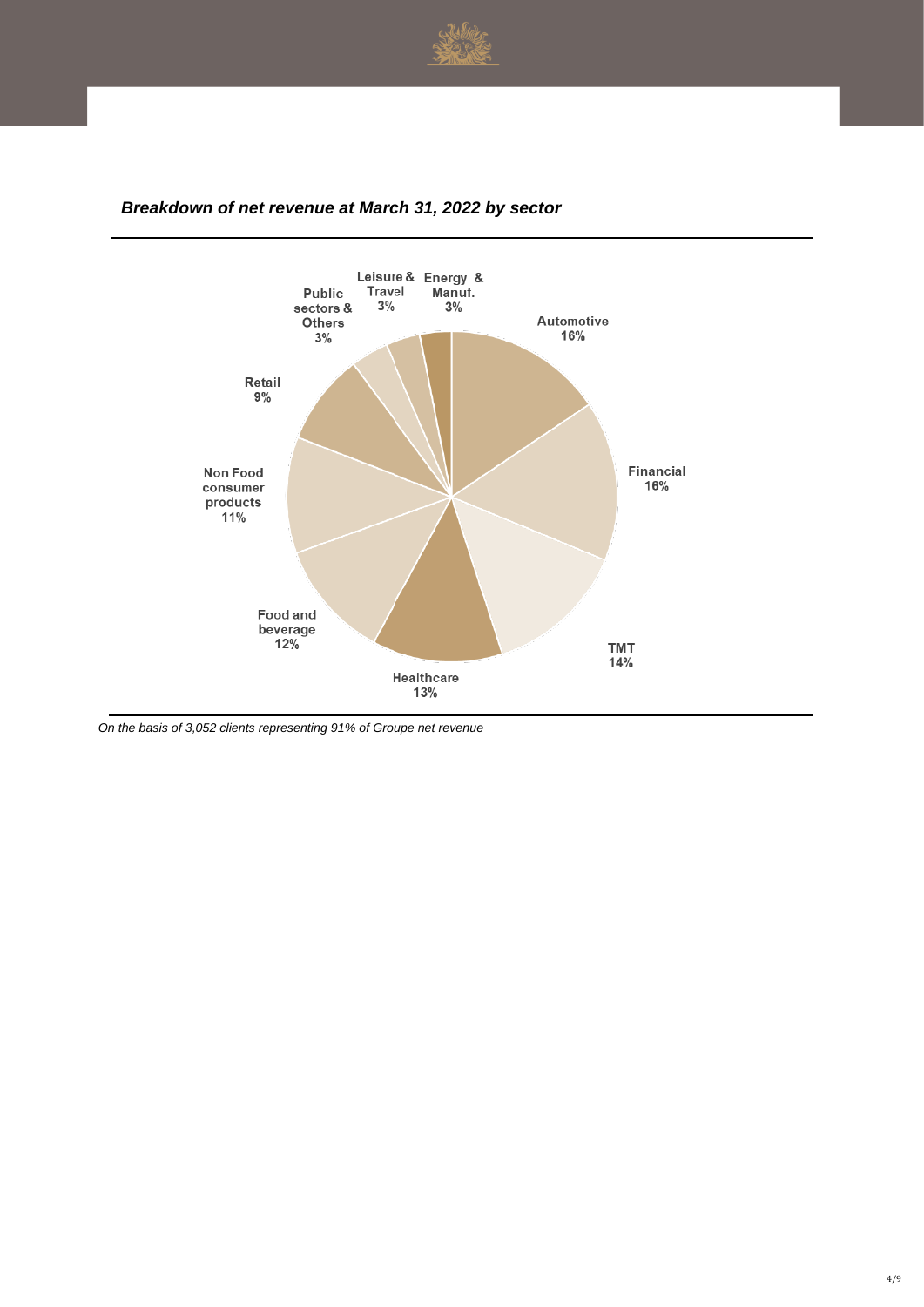

# **NET DEBT AND LIQUIDITY**

Net debt totaled 718 million euros at the end of March 2022, compared with 76 million euros at year-end 2021, reflecting the seasonality in the activity. Net debt was 1,866 million euros at the end of March 2021. The Groupe's average net debt on a 12-month basis stood at 1,277 million euros at the end of March 2022.

The Groupe's liquidity position remains very solid, at 5.0 billion euros.

## **ACQUISITIONS AND DISPOSALS**

On **March 8, 2022**, Publicis finalized the acquisition of Tremend, based in Bucharest (Romania), a fastgrowing large independent software engineering company. Tremend currently reaches 60 million of its clients' end users with its proven technology and will serve as the newest global delivery center for Publicis Sapient, expanding its Digital Business Transformation capabilities. With over 16 years of experience in product engineering, Tremend has 650 strong software engineering talent across high demand skills.

On **March 15, 2022**, Publicis announced its exit from Russia, by ceding the ownership of its agencies to local management. The Groupe handed over control of its Russian operations to Sergey Koptev, Founding Chairman of Publicis in Russia, with the clear contractual condition of ensuring a future for its 1,200 employees there. The Groupe stopped its business and investments in Russia, and the cession was effective immediately. Our first quarter's financial statements include a related 87 million euros exceptional disposal loss, and Russia was deconsolidated from April 1<sup>st</sup>, 2022.

# **OUTLOOK**

In the first quarter 2022, Publicis recorded a stronger-than-expected start to the year, both financially and commercially. While this should have led the Groupe to upgrade its expectations for 2022 organic growth, the global health situation, the evolution of the conflict in Ukraine, and the consequences of inflation for the clients, create too much uncertainty to do so at this stage.

Thanks to the strength of its model, Publicis is confident in its ability to deliver on all of the 2022 targets set at its full year 2021 earnings, with organic growth now at the upper-end of its previous +4 to +5% range. This guidance takes into account a strong Q1 and an expected very solid Q2 at around +5% organic, after +17.1% in Q2 2021. The Groupe confirms its 2022 guidance of circa 17.5% operating margin rate and circa 1.4 billion Euros of Free Cash Flow before change in working capital. This assumes no further major deterioration in the global health and economic environment.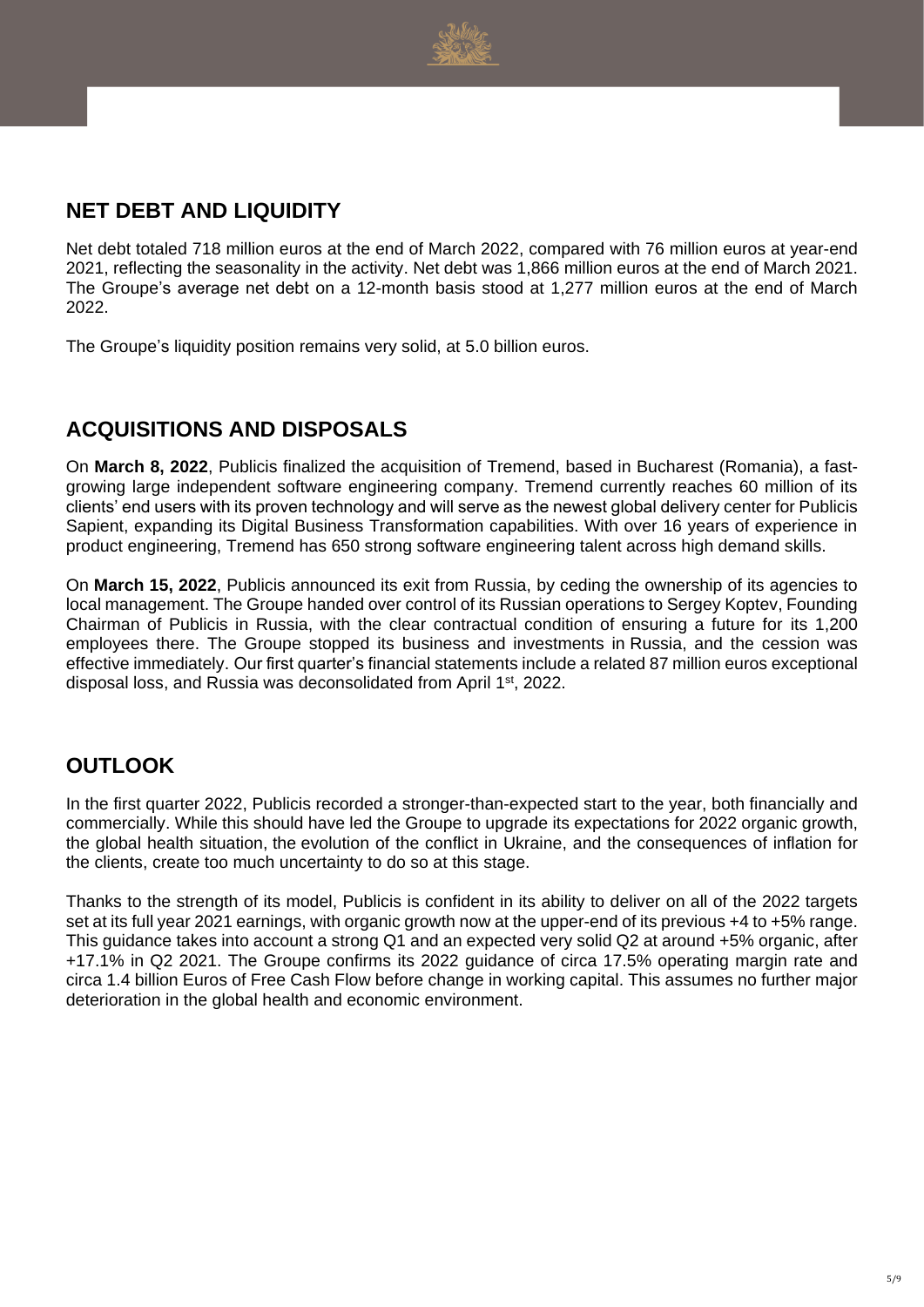

### **NEW BUSINESS**

#### **EUROPE**

Primark (Data), abrdn (Media), Heineken (Content), Biffa PLC (Commerce), HomeExchange (Digital Media Planning & Buying), Wild (Creative), LVMH (Media), Air Liquide (Digital), Churchilll Insurance (Creative), Neue Zürcher Zeitung AG (Creative), Valoria Capital (Creative), Aroma-Zone (Creative), Metro (Creative), Mundicenter (Creative), Sky Italia (Creative), Sberbank (Content), Mapfre (Media), The Ministry of Education and Science of Bulgaria (Influence), Landkreditt Bank AS (Media), United Parcel Service (Data), Ferrero (Creative), Expo Serbia (Creative), Campari (Influence), BNP Paribas (Creative), Avon Products (Media), Barclaycard (Creative)

#### **NORTH AMERICA**

McDonald's (Media), Walmart (Media), Toyota Motor Corporation (DBT), KFC (Media), Boar's Head (DBT), Auto Club Group (Integrated), CVS Health (Creative), Kruger Inc (Influence), Properly (Influence), Liquor Control Board Of Ontario (Influence), Dos Equis (Digital), Colgate (Digital), Off-Lease Only Auto (Digital), Unilever NA (Digital), Nestlé (Digital), Inspire Brands (Digital), The Kraft Heinz Company (Digital), Zespri (Digital), Trident - Mondelez International (Creative), The Scotts Miracle-Gro Company (DBT), Xero (Influence), Amazon (Data), Loblaw (Influence), Regal Entertainment Group (Production), Pacaso (Creative), Nestlé (Data), Cherry Lane Canada (Influence)

#### **ASIA PACIFIC/MEA**

ByteDance (Media), L'Oréal (Content), Volkswagen Group (Influence), Vivo Communication Technology Co (Content), Nestlé (Influence), Wellington Management Company (DBT), PlayerzPot Media Pvt. Ltd. (Creative), SmarTone Telecommunications Holdings Limited (Media), Abbott Laboratories (Commerce), Singapore Telecommunications (Content), Geely Auto Group (Content), Deliveroo (Media), PlayerzPot Media Pvt. Ltd. (Media), Jardine Restaurant Group (Media), Clarins Group (Media), Cool Inc (Media), Humsafar Trust (Creative), Zoomcar (Media), XYXX Apparels (Media), BMW Malaysia (Creative & Digital), Pepsi (China), e& - Etisalat (Creative), Krungthai Bank (Content), Infinix Mobility (Content), Citigroup (Content), Easy Crypto NZ (Media), Meta (Creative)

#### **LATAM**

AB InBev (Creative), MeatMe (Media & Content), Autoridad del Canal de Panama (Media), Scotiabank Inc (Creative), Compania Nacional de Chocolates de Peru S.A. (Content), SodaStream (Media), Alfred Kärcher SE & Co. KG (Media), Celebrity Cruises (Media), Alpina (Creative), Citigroup (Creative), Walmart (Media & Content), VeriTran (Creative), Nestlé (Content), Logitech (Media)

#### **GLOBAL**

AB InBev (Media), Siemens (Creative), Norwegian Cruise Line (Media), Singapore Tourism Board (Media & Creative)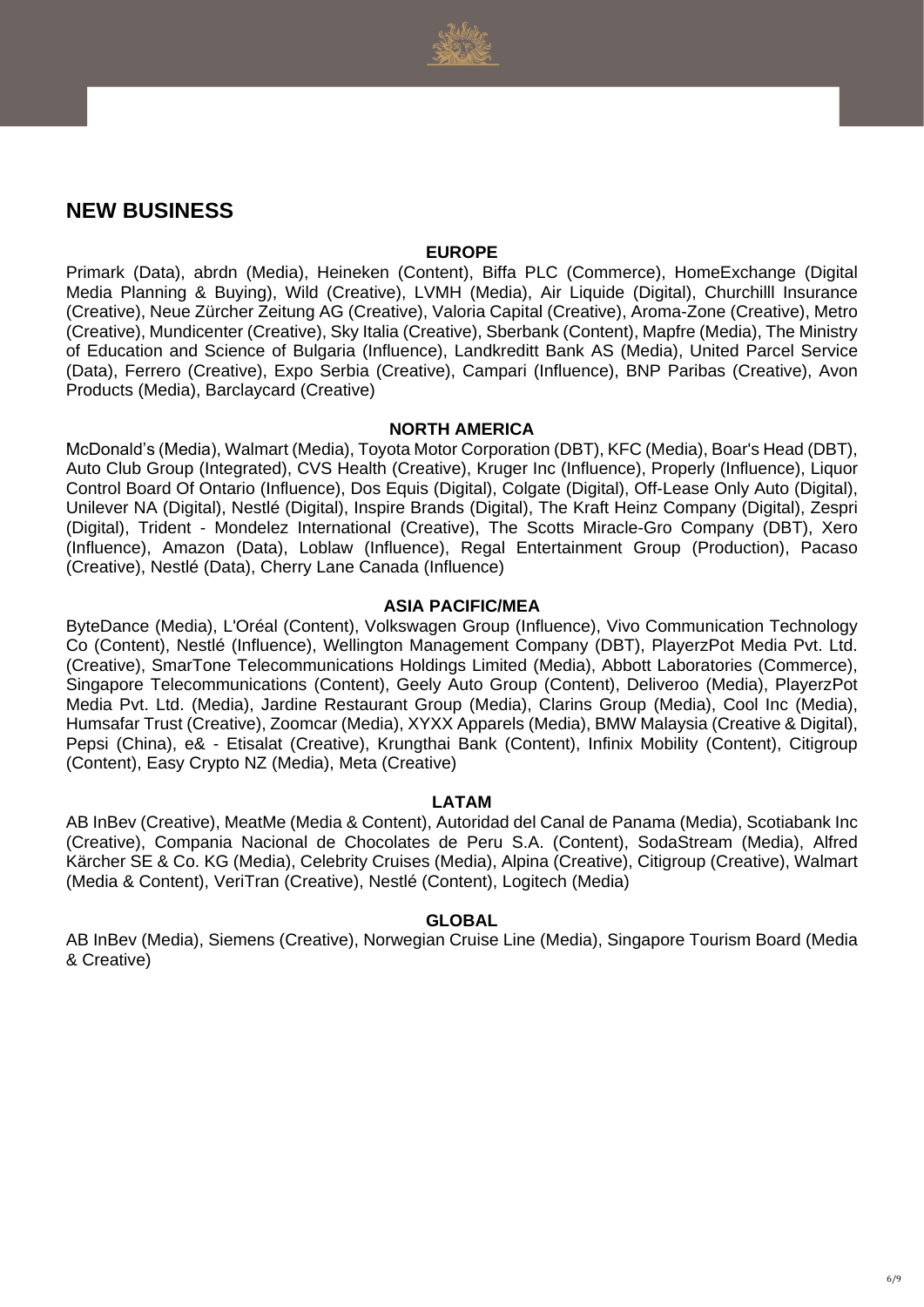

#### **Disclaimer**

Certain information contained in this document, other than historical information, may constitute forward-looking statements or unaudited financial forecasts. These forward-looking statements and forecasts are subject to risks and uncertainties that could cause actual results to differ materially from those projected. These forward-looking statements and forecasts are presented at the date of this document and, other than as required by applicable law, Publicis Groupe does not assume any obligation to update them to reflect new information or events or for any other reason. Publicis Groupe urges you to carefully consider the risk factors that may affect its business, as set out in the Universal Registration Document filed with the French Autorité des Marchés Financiers (AMF) and which is available on the website of Publicis Groupe [\(www.publicisgroupe.com\)](http://www.publicisgroupe.com/), including an unfavorable economic climate, a highly competitive industry, risks associated with the confidentiality of personal data, the Groupe's business dependence on its management and employees, risks associated with mergers and acquisitions, risks of IT system failures and cybercrime, the possibility that our clients could seek to terminate their contracts with us on short notice, risks associated with the reorganization of the Groupe, risks of litigation, governmental, legal and arbitration proceedings, risks associated with the Groupe's financial rating and exposure to liquidity risks.

#### **About Publicis Groupe - The Power of One**

Publicis Groupe [Euronext Paris FR0000130577, CAC 40] is a global leader in communication. The Groupe is positioned at every step of the value chain, from consulting to execution, combining marketing transformation and digital business transformation. Publicis Groupe is a privileged partner in its clients' transformation to enhance personalization at scale. The Groupe relies on ten expertise concentrated within four main activities: Communication, Media, Data and Technology. Through a unified and fluid organization, its clients have a facilitated access to all its expertise in every market. Present in over 100 countries, Publicis Groupe employs around 90,000 professionals.

*[www.publicisgroupe.com](http://www.publicisgroupe.com/) | Twitter:@PublicisGroupe | Facebook | LinkedIn [| YouTube](http://www.youtube.com/user/PublicisGroupe) | Viva la Difference!*

#### **Contacts Publicis Groupe**

Delphine Stricker Alessandra Girolami<br>Clémence Vermersch Corporate Communications **Investor Relations**<br>Investor Relations

+ 33 (0)6 38 81 40 00 + 33 (0)1 44 43 77 88 delphine.stricker@publicisgroupe.com alessandra.girolami@publicisgroupe.com clemence vermersch@publicisgroupe.com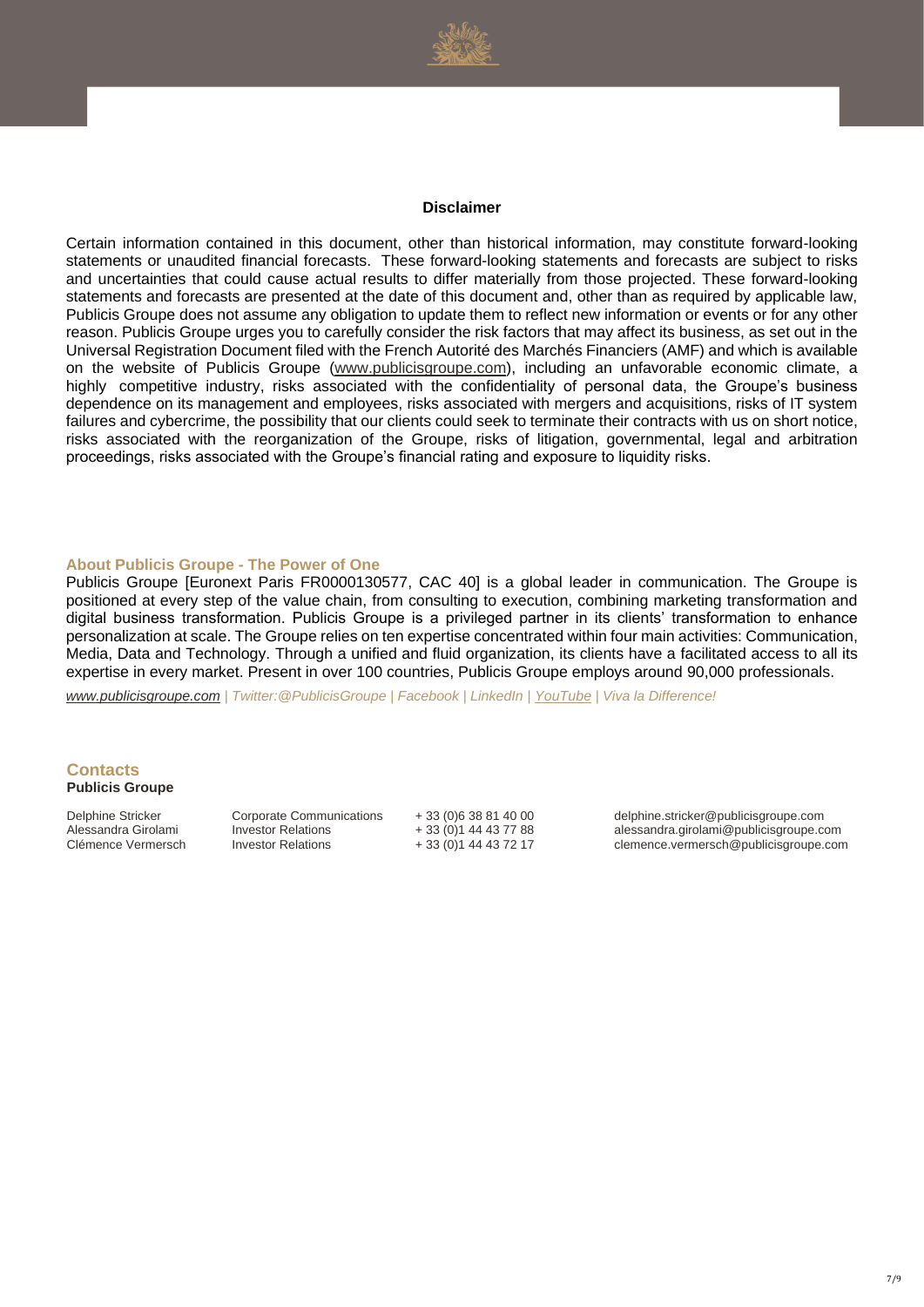

# **Appendices**

#### **Net revenue: organic growth calculation**

| (million euro)                                 | Q <sub>1</sub> | <b>Impact of currency</b><br>at end March 2022<br>(million euro) |     |
|------------------------------------------------|----------------|------------------------------------------------------------------|-----|
| 2021 net revenue                               | 2,392          | GBP $(2)$                                                        | 8   |
| Currency impact <sup>(2)</sup>                 | 125            | USD <sup>(2)</sup>                                               | 100 |
| 2021 net revenue at 2022 exchange rates (a)    | 2,517          | <b>Others</b>                                                    | 17  |
| 2022 net revenue before acquisition impact (b) | 2,781          | Total                                                            | 125 |
| Net revenue from acquisitions $(1)$            | 19             |                                                                  |     |
| 2022 net revenue                               | 2,800          |                                                                  |     |
| Organic growth (b/a)                           | $+10.5%$       |                                                                  |     |

- *(1) Acquisitions (CitrusAd, Boomerang, Tremend, BBK, Balance Internet, Taylor Herring, Octopus UK, and Means Advertising), net of disposals (DPZ&T and Nexus)*
- *(2) EUR = USD 1.123 on average in Q1 2022 vs. USD 1.199 on average in Q1 2021 EUR = GBP 0.836 on average in Q1 2022 vs. GBP 0.870 on average in Q1 2021*